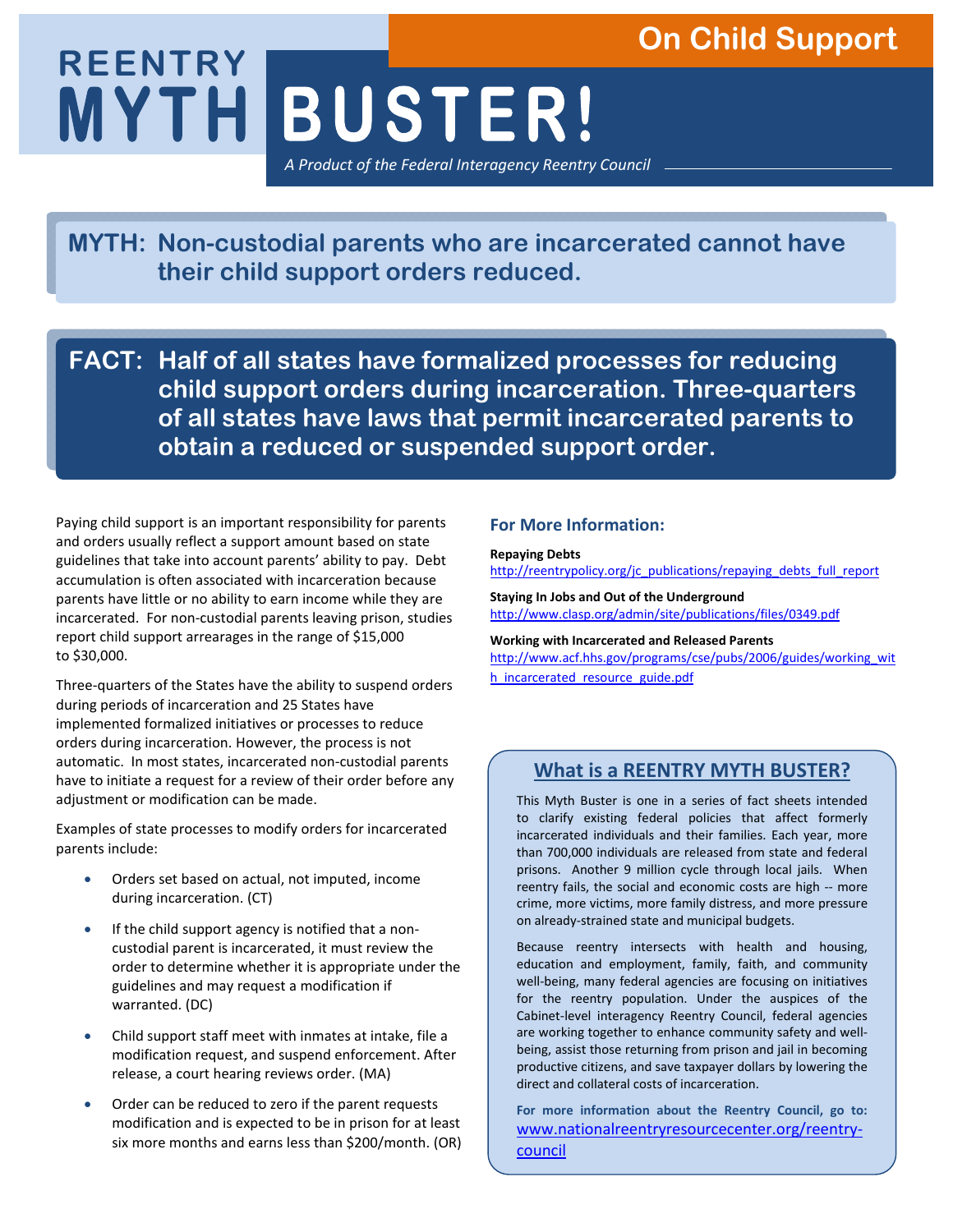# **MYTH BUSTER! REENTRY On Social Security Benefits**

*A Product of the Federal Interagency Reentry Council*

**MYTH: Eligibility for Social Security benefits cannot be reinstated when an individual is released from incarceration.** 

**FACT: Social Security benefits are not payable if an individual is convicted of a criminal offense and confined. However, monthly benefits usually can be reinstated after a period of incarceration by contacting Social Security and providing proof of release.** 

By law, Social Security benefits are not payable to an individual who is convicted of a criminal offense and confined for more than 30 consecutive days. If an individual was getting Social Security benefits prior to confinement, benefits are suspended until he or she is released. Generally, there is no time limit on the period of suspension.

Upon release, benefits can be reinstated without filing a new claim. The individual must request reinstatement and provide proof of release to a Social Security office. Upon provision of the necessary proof, the Social Security office will reinstate benefits quickly.

Social Security cannot reinstate benefits after release if the individual was not receiving benefits before confinement. Instead, the individual must file a claim and be approved before benefits can be paid. For these individuals, Social Security offers a prerelease application procedure, which enables a claim to be filed several months before the scheduled release date. This process allows benefits to start shortly after the individual is released.

Social Security also administers the Supplemental Security Income (SSI) program for aged or disabled individuals who have limited income and resources. SSI benefits are suspended if the individual is incarcerated for a full calendar month or more. If the incarceration is 12 months or less, Social Security can reinstate SSI benefits quickly upon release. For incarceration periods greater than 12 months, SSI eligibility is terminated and a new claim must be filed to reestablish eligibility. The prerelease application procedure expedites the provision of SSI benefits after the individual is released.

#### **For More Information:**

**Social Security's Website**  http://ww.ssa.gov/

**What Prisoners Need to Know**  http://www.ssa.gov/pubs/10133.html

**Entering the Community after Incarceration – How We Can Help** http://ssa.gov/pubs/10504.html#prerelease

## **What is a REENTRY MYTH BUSTER?**

This Myth Buster is one in a series of fact sheets intended to clarify existing federal policies that affect formerly incarcerated individuals and their families. Each year, more than 700,000 individuals are released from state and federal prisons. Another 9 million cycle through local jails. When reentry fails, the social and economic costs are high -- more crime, more victims, more family distress, and more pressure on already-strained state and municipal budgets.

Because reentry intersects with health and housing, education and employment, family, faith, and community well-being, many federal agencies are focusing on initiatives for the reentry population. Under the auspices of the Cabinet-level interagency Reentry Council, federal agencies are working together to enhance community safety and wellbeing, assist those returning from prison and jail in becoming productive citizens, and save taxpayer dollars by lowering the direct and collateral costs of incarceration.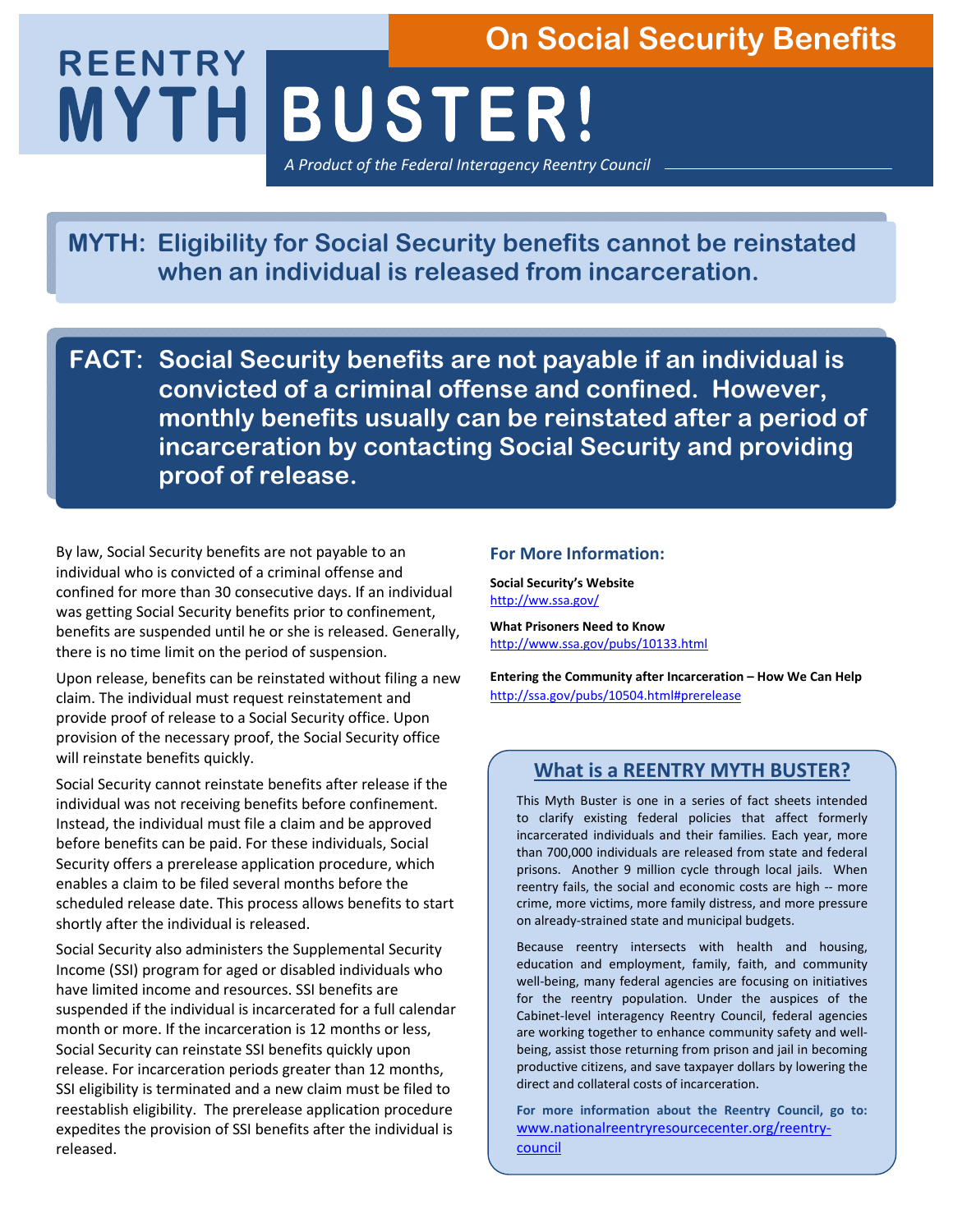# **On Parental Rights**

**MYTH BUSTER! REENTRY**  *A Product of the Federal Interagency Reentry Council*

**MYTH: Child welfare agencies are required to terminate parental rights if a parent is incarcerated.** 

**FACT: Important exceptions to the requirement to terminate parental rights provide child welfare agencies and states with the discretion to work with incarcerated parents, their children and the caregivers to preserve and strengthen family relationships.**

The Adoption and Safe Families Act (ASFA) requires state child welfare agencies to initiate termination of parental rights if a child is in foster care for 15 out of the previous 22 months, unless one of several exceptions apply. The ASFA exceptions to the mandatory filing rule that are most relevant to incarcerated parents include:

- at the option of the State, the child is being cared for by a relative; and
- the State agency has documented in the case plan... a compelling reason for determining that filing such a petition would not be in the best interests of the child.

These exceptions provide child welfare agencies with flexibility to work within the requirements imposed by ASFA by recruiting relatives as caregivers for children and by developing carefully written case plans that document, as circumstances warrant, that the severance of the parent-child relationship would be contrary to the child's best interests.

Because they are in federal statute, the exceptions provided in the law are available to every state, though not all use them in practice. Some states and the District of Columbia repeat the exceptions in their state statutes, emphasizing their applicability. These states include (as of February, 2010): Alabama, Alaska, California, Colorado, Connecticut, Florida, Illinois, Indiana, Iowa, Maine, Maryland, Massachusetts, Minnesota, Mississippi, Missouri, Nebraska, New Hampshire, New Jersey, New Mexico, New York, North Dakota, Oregon, Tennessee, Utah, Vermont, Washington, West Virginia, and Wyoming.

#### **For More Information:**

#### **Child Welfare State Policies**

http://www.childwelfare.gov/systemwide/laws\_policies/state/

#### **Child Welfare Statutes**

http://www.childwelfare.gov/systemwide/laws\_policies/stat utes/groundtermin.cfm

## **What is a REENTRY MYTH BUSTER?**

This Myth Buster is one in a series of fact sheets intended to clarify existing federal policies that affect formerly incarcerated individuals and their families. Each year, more than 700,000 individuals are released from state and federal prisons. Another 9 million cycle through local jails. When reentry fails, the social and economic costs are high -- more crime, more victims, more family distress, and more pressure on already-strained state and municipal budgets.

Because reentry intersects with health and housing, education and employment, family, faith, and community well-being, many federal agencies are focusing on initiatives for the reentry population. Under the auspices of the Cabinet-level interagency Reentry Council, federal agencies are working together to enhance community safety and wellbeing, assist those returning from prison and jail in becoming productive citizens, and save taxpayer dollars by lowering the direct and collateral costs of incarceration.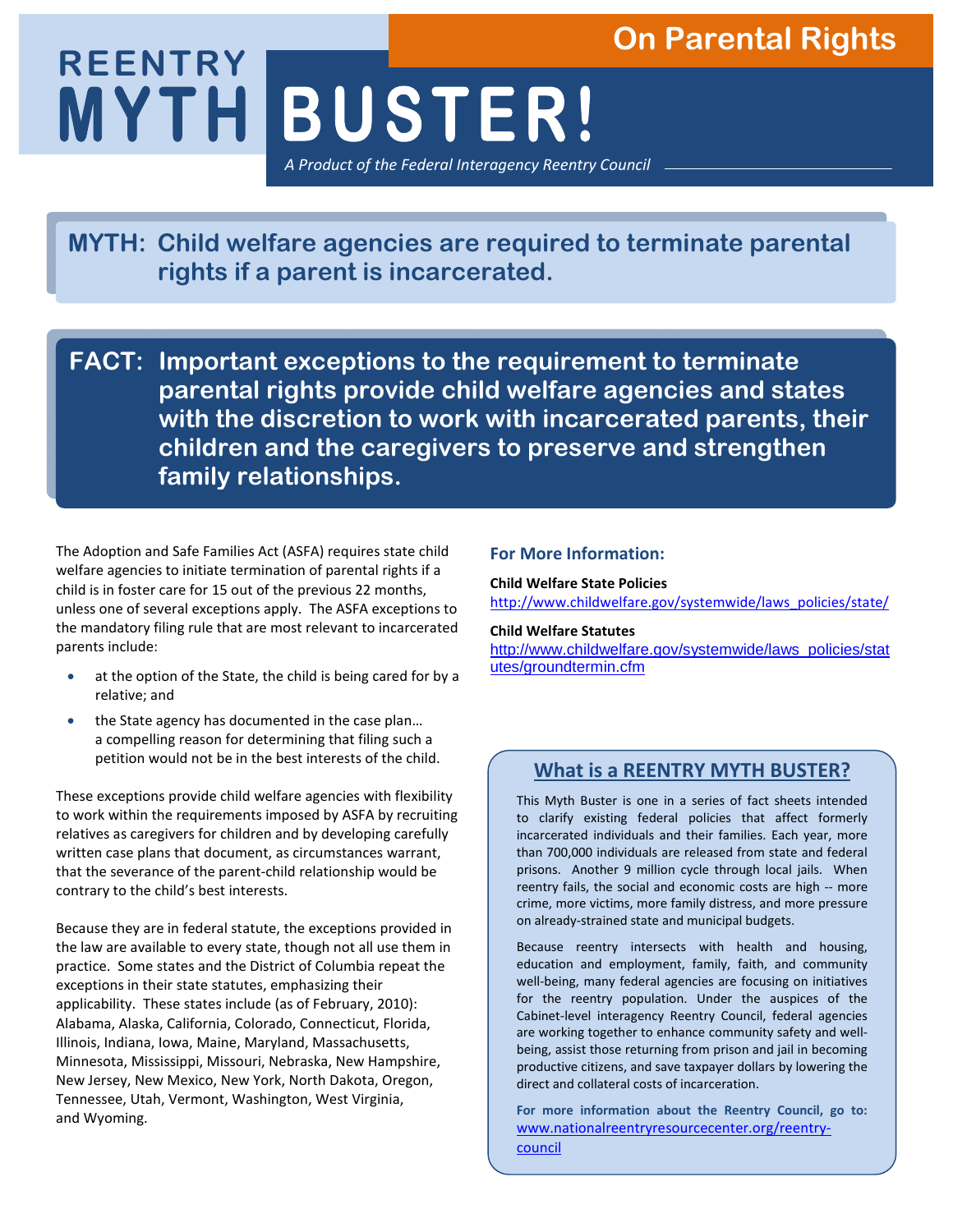# **MYTH BUSTER! REENTRY On Federal Bonding Program**

*A Product of the Federal Interagency Reentry Council*

**MYTH: Businesses and employers have no way to protect themselves from potential property and monetary losses should an individual they hire prove to be dishonest.**

**FACT: Through the Federal Bonding Program (FBP), funded and administered by the U.S. Department of Labor (DOL), fidelity insurance bonds are available to indemnify employers for loss of money or property sustained through the dishonest acts of their employees (i.e., theft, forgery, larceny, and embezzlement).** 

Job seekers who have in the past committed a fraudulent or dishonest act, or who have demonstrated other past behavior casting doubt upon their credibility or honesty, very often are rejected for employment due to their personal backgrounds.

The FBP is an employer hiring incentive that guarantees the job honesty of at-risk job seekers, including exoffenders. The DOL provides state workforce agencies with a package of promotional bonds to provide a base and incentive to employers and others to participate. Beyond the promotional bonds, additional bonds may be purchased from the bonding agent by states, localities, and other organizations providing reentry services.

- Employers receive bonded employees free-ofcharge which serves as an incentive to hire hardto-place job applicants.
- The FBP bond insurance was designed to reimburse the employer for any loss due to employee theft of money or property with no employer deductible.
- This tool has proven to be extremely successful with only 1% of the bonds ever issued resulting in a claim.

#### **For More Information:**

**Federal Bonding Program Homepage** http://www.bonds4jobs.com/index.html

## **What is a REENTRY MYTH BUSTER?**

This Myth Buster is one in a series of fact sheets intended to clarify existing federal policies that affect formerly incarcerated individuals and their families. Each year, more than 700,000 individuals are released from state and federal prisons. Another 9 million cycle through local jails. When reentry fails, the social and economic costs are high -- more crime, more victims, more family distress, and more pressure on already-strained state and municipal budgets.

Because reentry intersects with health and housing, education and employment, family, faith, and community well-being, many federal agencies are focusing on initiatives for the reentry population. Under the auspices of the Cabinet-level interagency Reentry Council, federal agencies are working together to enhance community safety and wellbeing, assist those returning from prison and jail in becoming productive citizens, and save taxpayer dollars by lowering the direct and collateral costs of incarceration.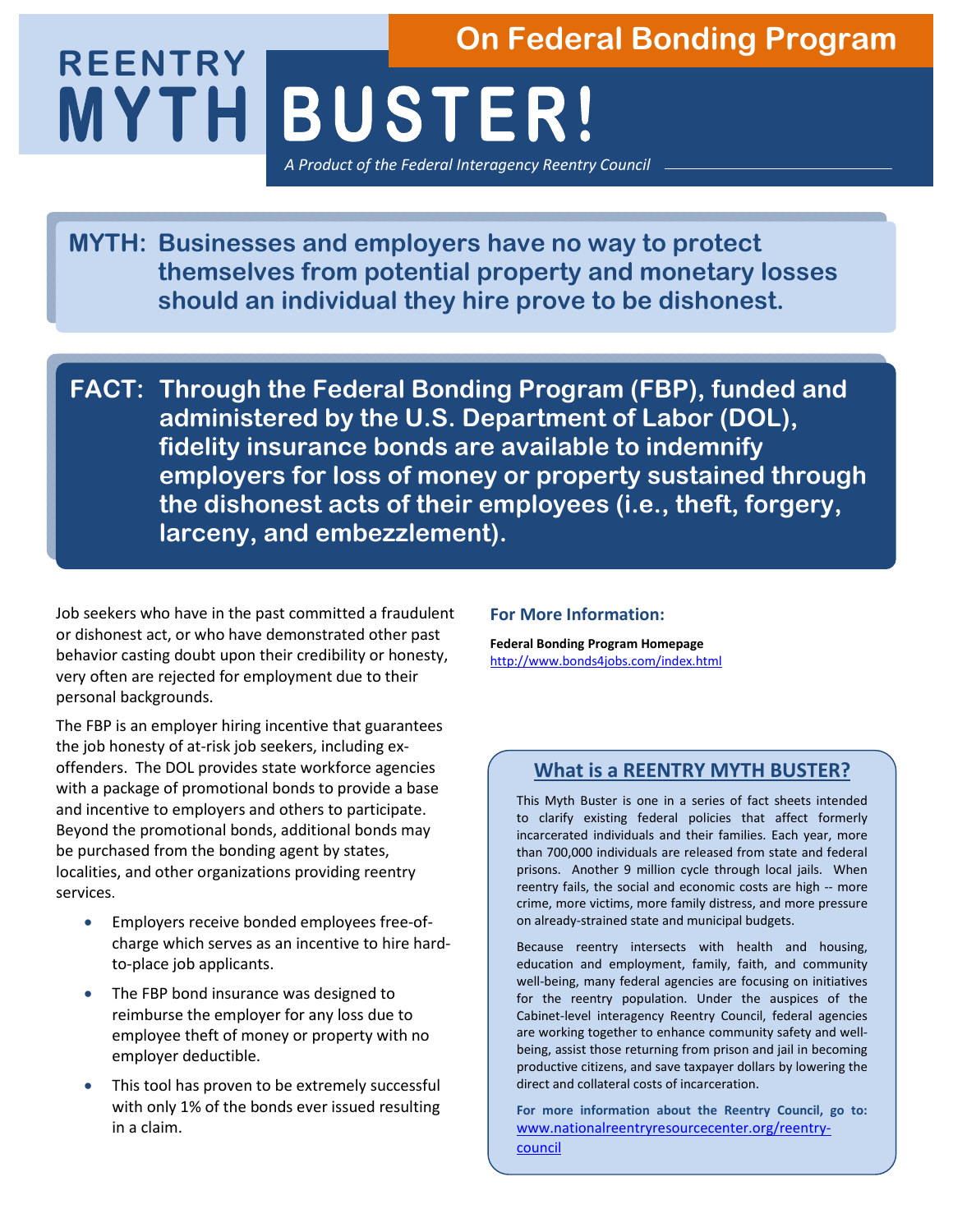# **On TANF Benefits**

**MYTH BUSTER! REENTRY**  *A Product of the Federal Interagency Reentry Council*

**MYTH: A parent with a felony conviction cannot receive TANF/welfare.** 

**FACT: The 1996 Welfare ban applies only to convicted drug felons, and only eleven states have kept the ban in place in its entirety. Most states have modified or eliminated the ban.**

Section 115 of P.L. 104-193 (Personal Responsibility and Work Opportunity Reconciliation Act of 1996) imposed a lifetime ban on Temporary Assistance for Needy Families (known as TANF or cash/public assistance) benefits for people with felony drug convictions after August 22, 1996, unless their state passes legislation to opt out of the ban. States in which you currently cannot receive TANF if you have a felony drug conviction are Alabama, Alaska, Delaware, Georgia, Illinois, Mississippi, Nebraska, South Carolina, South Dakota, Texas, and West Virginia. All other states have modified the ban or eliminated it entirely.

Thirteen states have enacted laws that allow people with drug felony convictions to receive TANF: Kansas, Maine, Michigan, New Hampshire, New Jersey, New Mexico, New York, Ohio, Oklahoma, Pennsylvania, Rhode Island, Vermont, & Wyoming.

Nine states (California, Hawaii, Iowa, Kentucky, Maryland, Nevada, Oregon, Tennessee, and Utah) have amended the ban to allow individuals who are receiving or have completed drug or alcohol treatment to receive benefits.

Other examples of state modifications to the ban include:

- Providing assistance to individuals who have been convicted of drug possession, while banning those convicted of manufacturing, selling, or trafficking drugs (Arkansas, Florida, and North Dakota).
- Restoring an individual's eligibility after a certain time period if they do not violate the terms of their supervision or become convicted of a new crime (Louisiana and North Carolina).
- Imposing successful completion of drug-testing requirements as a condition of eligibility (Minnesota, Virginia, and Wisconsin).

#### **For More Information**

 **"State TANF Options—Drug Felon Ban"** http://bit.ly/HIRE\_TANF

 **After Prison: Roadblocks to Reentry** http://www.lac.org/roadblocks-to-reentry/

This information was provided by the Legal Action Center based on the *After Prison: Roadblocks to Reentry* report funded by Open Society Institute and a 2010 state survey funded by the Public Welfare Foundation.

## **What is a REENTRY MYTH BUSTER?**

This Myth Buster is one in a series of fact sheets intended to clarify existing federal policies that affect formerly incarcerated individuals and their families. Each year, more than 700,000 individuals are released from state and federal prisons. Another 9 million cycle through local jails. When reentry fails, the social and economic costs are high -- more crime, more victims, more family distress, and more pressure on already-strained state and municipal budgets.

Because reentry intersects with health and housing, education and employment, family, faith, and community well-being, many federal agencies are focusing on initiatives for the reentry population. Under the auspices of the Cabinet-level interagency Reentry Council, federal agencies are working together to enhance community safety and wellbeing, assist those returning from prison and jail in becoming productive citizens, and save taxpayer dollars by lowering the direct and collateral costs of incarceration.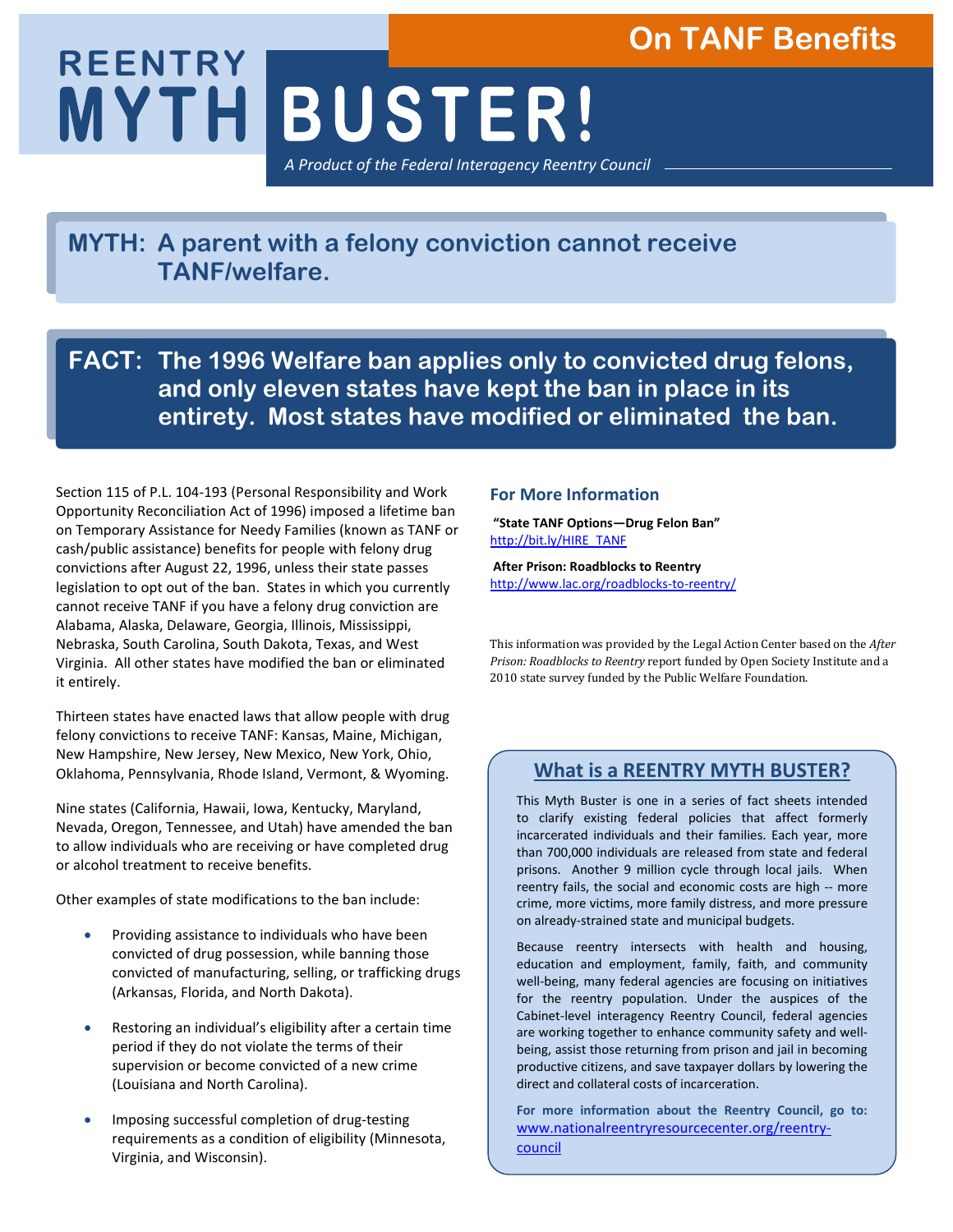# **MYTH BUSTER! REENTRY**  *A Product of the Federal Interagency Reentry Council* **On Federal Student Financial Aid**

**MYTH: A person with a criminal record is not eligible to receive federal student financial aid.**

**FACT: Individuals who are currently incarcerated in a federal, state, or local correctional institution have some limited eligibility for federal student aid. In general, restrictions on federal student aid eligibility are removed for formerly incarcerated individuals, including those on probation, on parole, or residing in a halfway house.** 

- An individual incarcerated in a federal or state institution is ineligible to receive a Federal Pell Grant or federal student loans. Although an individual incarcerated in a federal or state prison is eligible to receive a Federal Supplemental Educational Opportunity Grant (FSEOG) and Federal Work-Study (FWS), he or she is unlikely to receive either FSEOG or FWS due to the FSEOG award priority, which is that the grant must be given to those students who also will receive a Federal Pell Grant, and due to the logistical difficulties of performing an FWS job while incarcerated.
- Those incarcerated in correctional institutions other than federal or state institutions are eligible for a Federal Pell Grant, FSEOG, and FWS but not for federal student loans. Also, it is unlikely that incarcerated individuals in correctional institutions other than federal or state institutions will receive FSEOG or FWS due to school funding limitations and to the logistical difficulties of performing an FWS job while incarcerated.
- Incarcerated individuals may not receive federal consolidation loans.
- Upon release, most eligibility limitations (other than those noted below) will be removed. In addition, you may apply for aid in anticipation of being released so that your aid is processed in time for you to start school.
- You may be able to have your federal student loans deferred while you are incarcerated, but you must apply for a deferment and meet its eligibility requirements. To apply for deferment, contact the servicer of your loan(s). To find out what kind(s) of loan(s) you have, and/or to find contact information for your loan servicer, call 1-800- 4-FED-AID (1-800-433-3243) or visit www.nslds.ed.gov.
- If your incarceration was for a drug-related offense or if you are subject to an involuntary civil commitment for a sexual offense, your eligibility may be limited as indicated in the two bullets below.
- A student convicted for the possession or sale of illegal drugs may have eligibility suspended if the offense occurred while the student was receiving federal student aid (grants, loans, or work-study). When you complete the *Free Application for Federal Student Aid*  $(FAFSA<sup>SM</sup>)$ , you will be asked whether you had a drug conviction for an offense that occurred while you were receiving federal student aid. If the answer is yes, you will be provided a special worksheet to help you determine whether your conviction affects your eligibility for federal student aid. You may preview the worksheet in the FAFSA Information section at www.studentaid.ed.gov/pubs.
- If you have been convicted of a forcible or nonforcible sexual offense, and you are subject to an involuntary civil commitment upon completion of a period of incarceration for that offense, you are ineligible to receive a Federal Pell Grant.

#### **For More Information:**

**To learn about applying for federal student aid, visit** www.studentaid.ed.gov.

**For details on whether the drug conviction(s) of a particular individual would limit aid eligibility, visit** 

www.studentaid.ed.gov/pubs **and view the "FAFSA Question 23 Student Aid Eligibility Worksheet" to establish if or when a conviction limits eligibility.** 

#### **What is a REENTRY MYTH BUSTER?** This Myth Buster is one in a series of fact sheets intended to clarify existing federal policies that affect formerly incarcerated individuals and their families. Each year, more than 700,000 individuals are released from state and federal prisons. Another 9 million cycle through local jails. When reentry fails, the social and economic costs are high -- more crime, more victims, more family distress, and more pressure on already-strained state and municipal budgets.

Because reentry intersects with health and housing, education and employment, family, faith, and community well-being, many federal agencies are focusing on initiatives for the reentry population. Under the auspices of the Cabinet-level interagency Reentry Council, federal agencies are working together to enhance community safety and well-being, assist those returning from prison and jail in becoming productive citizens, and save taxpayer dollars by lowering the direct and collateral costs of incarceration.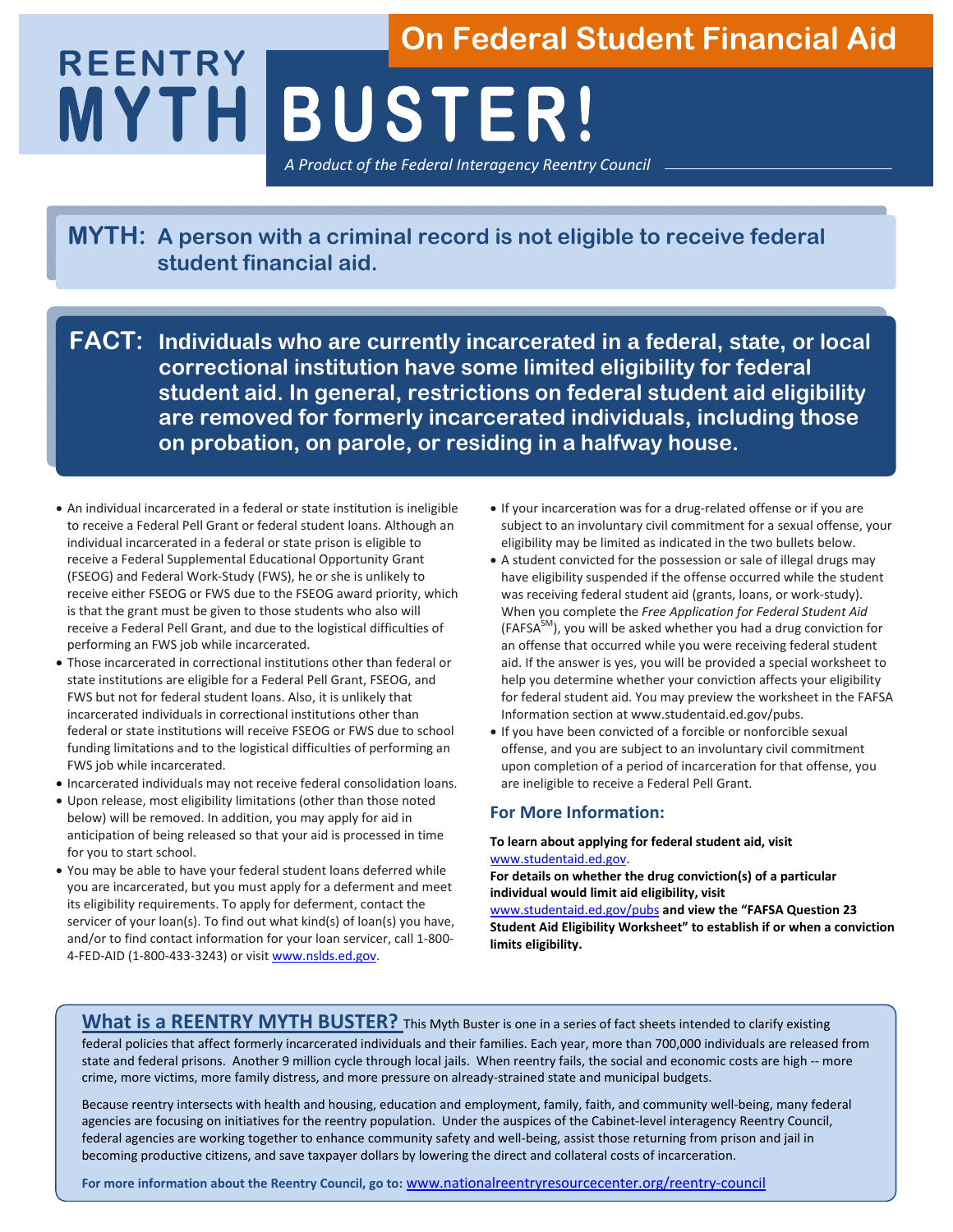# **On SNAP Benefits**

# **MYTH BUSTER!**  REENTRY *A Product of the Federal Interagency Reentry Council*

**MYTH: Individuals convicted of a felony can never receive Supplemental Nutrition Assistance Program (SNAP, formerly the Food Stamp Program) benefits.** 

**FACT: This ban applies only to convicted drug felons, and only thirteen States have kept the ban in place in its entirety. Most States have modified or eliminated the ban.**

Section 115 of the Personal Responsibility and Work Opportunity Act of 1996 prohibited Sates from providing Food Stamps (now the Supplemental Nutrition Assistance Program) to convicted **drug** felons unless the State passes legislation to extend benefits to these individuals.

Only the following 13 States have kept the welfare ban entirely in place: Alabama, Alaska, Arizona, Arkansas, Florida, Georgia, Indiana, Mississippi, Missouri, North Dakota, South Carolina, Texas and West Virginia. All other States have modified the ban or have eliminated it entirely.

The following 18 States and the District of Columbia have eliminated the ban entirely: Iowa, Kansas, Maine, Massachusetts, New Hampshire, New Jersey, New Mexico, New York, Ohio, Oklahoma, Oregon, Pennsylvania, Rhode Island, South Dakota, Utah, Vermont, Washington and Wyoming.

The following 19 States have amended the ban to allow some individuals to regain eligibility by meeting certain additional requirements, like receiving or completing drug or alcohol treatment: California,

Colorado, Connecticut, Delaware, Hawaii, Idaho, Illinois, Kentucky, Louisiana, Maryland, Michigan, Minnesota, Montana, Nebraska, Nevada, North Carolina, Tennessee, Virginia and Wisconsin.

#### **For More Information:**

See the SNAP State Options Report at www.fns.usda.gov/SNAP/government/Policy.htm

## **What is a REENTRY MYTH BUSTER?**

This Myth Buster is one in a series of fact sheets intended to clarify existing federal policies that affect formerly incarcerated individuals and their families. Each year, more than 700,000 individuals are released from state and federal prisons. Another 9 million cycle through local jails. When reentry fails, the social and economic costs are high -- more crime, more victims, more family distress, and more pressure on already-strained state and municipal budgets.

Because reentry intersects with health and housing, education and employment, family, faith, and community well-being, many federal agencies are focusing on initiatives for the reentry population. Under the auspices of the Cabinet-level interagency Reentry Council, federal agencies are working together to enhance community safety and wellbeing, assist those returning from prison and jail in becoming productive citizens, and save taxpayer dollars by lowering the direct and collateral costs of incarceration.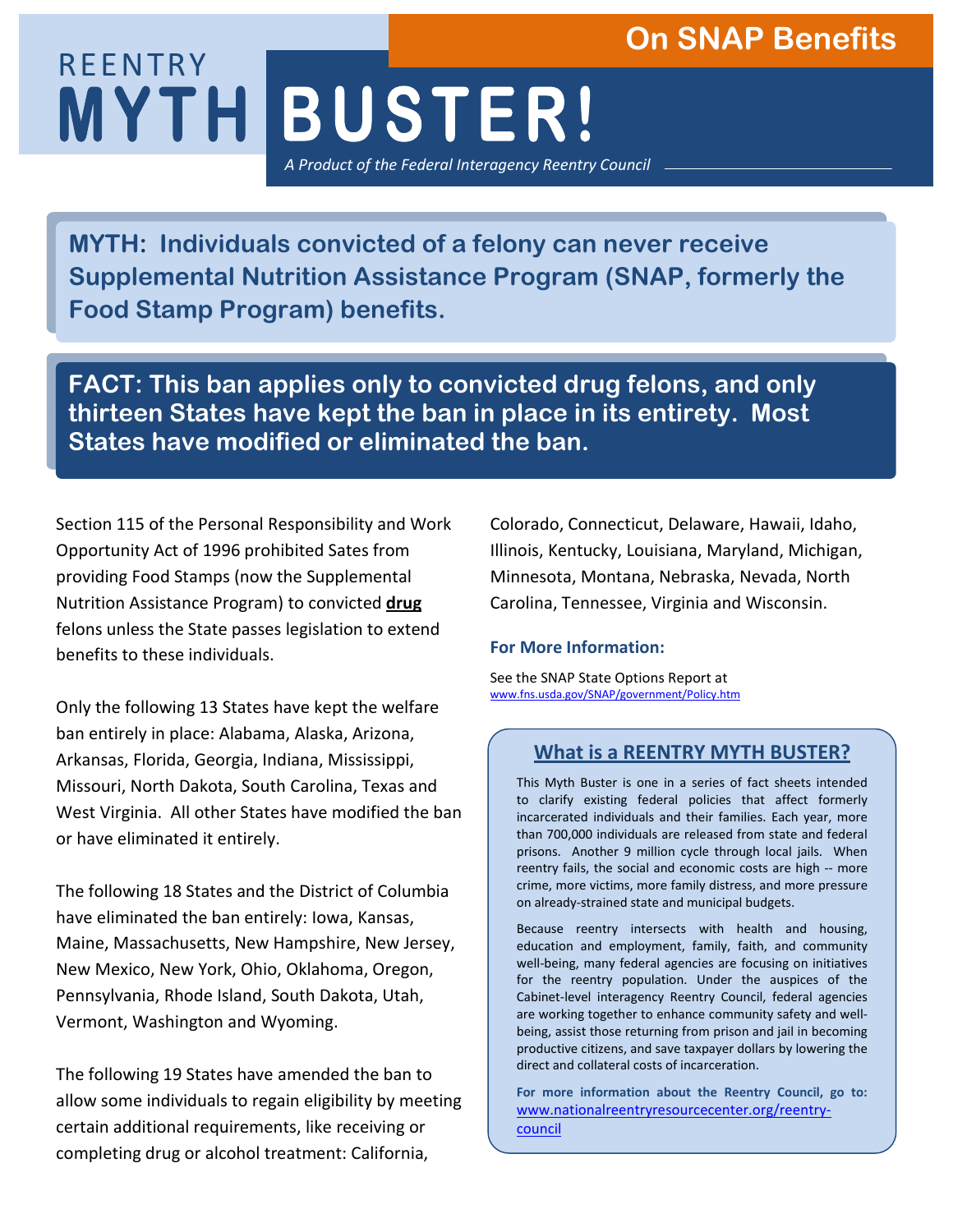# **MYTH BUSTER!**  REENTRY **On Hiring/Criminal Records Guidance**

*A Product of the Federal Interagency Reentry Council*

**MYTH: People with criminal records are automatically barred from employment.** 

## **FACT: An arrest or conviction record will NOT automatically bar individuals from employment.**

Title VII of the Civil Rights Act of 1964 makes it unlawful to discriminate in employment based on race, color, national origin, religion, or sex. This law does not prohibit an employer from requiring applicants to provide information about arrests, convictions or incarceration. But, employers may not treat people with the same criminal records differently because of their race or national origin. In addition, in the vast majority of cases, employers may not automatically bar everyone with an arrest or conviction record from employment. This is because an automatic bar to hiring everyone with a criminal record is likely to limit the employment opportunities of applicants or workers because of their race or ethnicity.

If an employer is aware of a conviction or incarceration, that information should only bar someone from employment when the conviction is closely related to the job, after considering:

- The nature of the job,
- The nature and seriousness of the offense, and
- The length of time since it occurred.

Since an arrest alone does not necessarily mean that someone has committed a crime, an employer should not assume that someone who has been arrested, but not convicted, did in fact commit the offense. Instead, the employer should allow the person to explain the circumstances of the arrest. If it appears that he or she engaged in the alleged unlawful conduct, the employer should assess whether the conduct is closely enough related to the job to justify denial of employment.

These rules apply to all employers that have 15 or more employees, including private sector employers, the federal government and federal contractors.

#### **For More Information:**

#### **EEOC Policy Guidance and Statements on Arrest and Conviction Records**

http://www.eeoc.gov/policy/docs/convict1.html

http://www.eeoc.gov/policy/docs/arrest\_records.html

http://www.eeoc.gov/policy/docs/race-color.html#VIB2conviction

#### **FTC Guidance on the Use of Arrest and Conviction Records Under the Fair Credit Reporting Act (FCRA).**

The FCRA imposes a number of requirements on employers who wish to use criminal background checks to screen applicants and/or employees. For more information about these requirements, please visit the following websites:

http://www.ftc.gov/bcp/edu/pubs/consumer/credit/cre36.shtm

http://business.ftc.gov/documents/bus08-using-consumer-reportswhat-employers-need-know

What is a REENTRY MYTH BUSTER? This Myth Buster is one in a series of fact sheets intended to clarify existing federal policies that affect formerly incarcerated individuals and their families. Each year, more than 700,000 individuals are released from state and federal prisons. Another 9 million cycle through local jails. When reentry fails, the social and economic costs are high -more crime, more victims, more family distress, and more pressure on already-strained state and municipal budgets.

Because reentry intersects with health and housing, education and employment, family, faith, and community well-being, many federal agencies are focusing on initiatives for the reentry population. Under the auspices of the Cabinet-level interagency Reentry Council, federal agencies are working together to enhance community safety and well-being, assist those returning from prison and jail in becoming productive citizens, and save taxpayer dollars by lowering the direct and collateral costs of incarceration.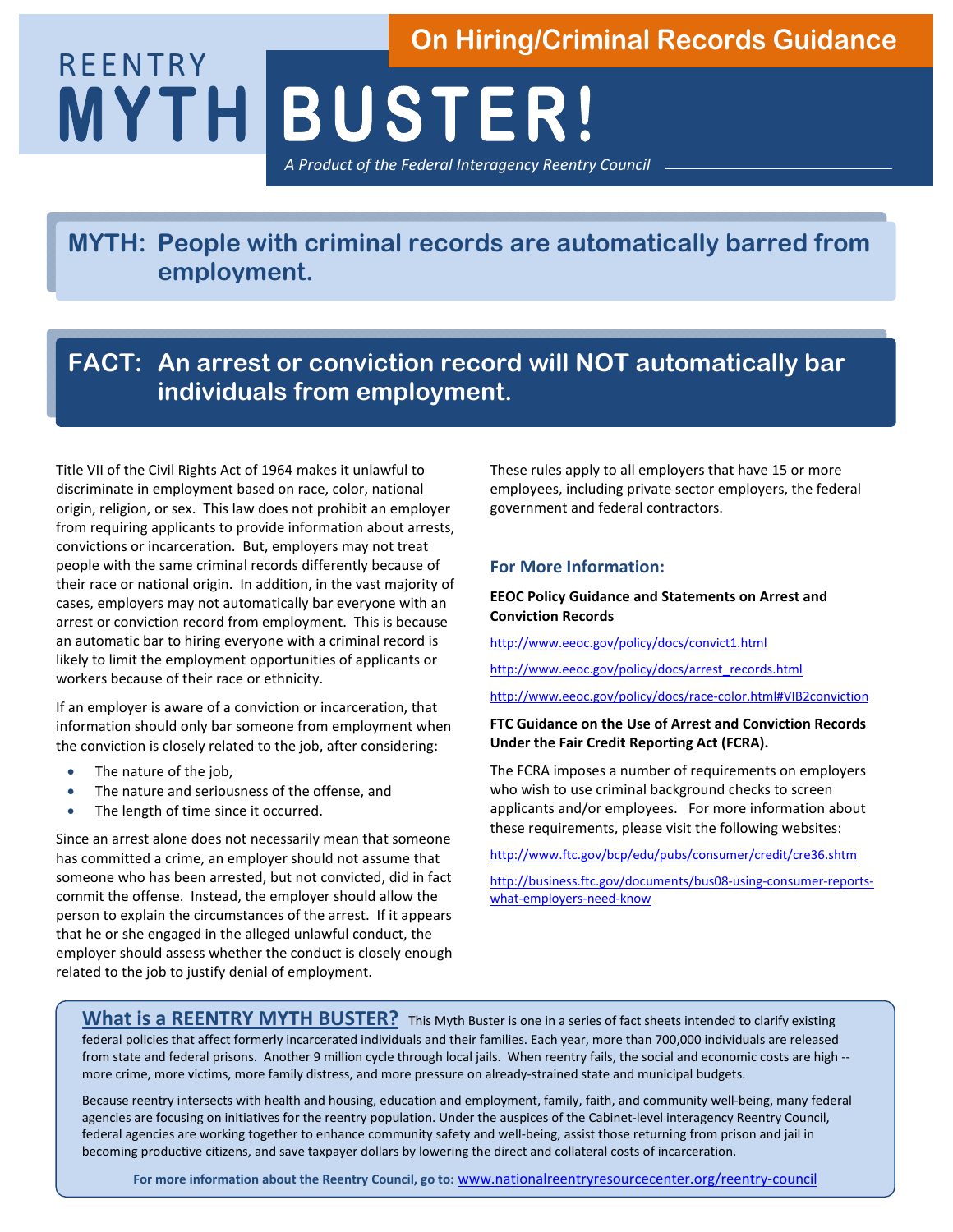# **On Federal Hiring Policies**

**MYTH BUSTER!** 

*A Product of the Federal Interagency Reentry Council*

**MYTH: The Federal Government's hiring policies prohibit employment of people with criminal records.** 

**FACT: The Federal Government does not have a policy that precludes employment of people with criminal records from all positions.** 

The Federal Government employs people with criminal records with the requisite knowledge, skills and abilities.

REENTRY

Consistent with Merit System Principles, agencies are required to consider people with criminal records when filling positions if they are the best candidates and can comply with requirements.

Individuals seeking admission to the civil service must undergo an investigation to establish suitability or fitness for employment. The principal issues for agencies as they consider hiring people with criminal records involve making determinations related to:

- An individual's character traits and conduct to determine whether employment would or would not protect the integrity and promote the efficiency of the service.
- Whether employment of the individual in the department or agency is consistent with the interests of national security.
- The nature, seriousness, and circumstances of the individual's criminal activity, and whether there has been rehabilitation or efforts toward rehabilitation.

People with criminal records are eligible to work in the vast majority of federal jobs. For a few positions, they may not be deemed suitable or fit for the job, depending on the crime committed.

- A handful of federal laws, like those prohibiting treason, carry with them a lifetime ban on federal employment.
- Others, like the criminal statute for inciting a riot, prohibit federal employment for a certain number of years.
- Previous criminal conduct could potentially render an individual incompatible with the core duties of the job.
- Previous criminal conduct may also affect an individual's eligibility for a security clearance, depending on the level of clearance being sought and the nature of the conviction.

Excepted (Schedule A) Appointing Authority permits employment of individuals in work-release programs when a local recruiting shortage exists.

- Allows agencies, with OPM approval, to employ inmates of federal and state correctional institutions.
- Appointments limited to one year.

#### **For More Information:**

**Regarding Federal Regulations, visit: www.gpo.gov/fdsys** 

**For Suitability Determinations Criteria**, search under 5 CFR 731.202

**For Excepted Service Disqualifying Factors,** search under 5 CFR 302.203

**Regarding the Bond Amendment, visit**: http://www.dss.mil/about\_dss/press\_room/2009/bond\_amendment.pdf

**Regarding Federal Background Investigations, visit**: http://www.opm.gov/investigate/

### **What is a REENTRY MYTH BUSTER?**

This Myth Buster is one in a series of fact sheets intended to clarify existing federal policies that affect formerly incarcerated individuals and their families. Each year, more than 700,000 individuals are released from state and federal prisons. Another 9 million cycle through local jails. When reentry fails, the social and economic costs are high -- more crime, more victims, more family distress, and more pressure on already-strained state and municipal budgets.

Because reentry intersects with health and housing, education and employment, family, faith, and community well-being, many federal agencies are focusing on initiatives for the reentry population. Under the auspices of the Cabinet-level interagency Reentry Council, federal agencies are working together to enhance community safety and well-being, assist those returning from prison and jail in becoming productive citizens, and save taxpayer dollars by lowering the direct and collateral costs of incarceration.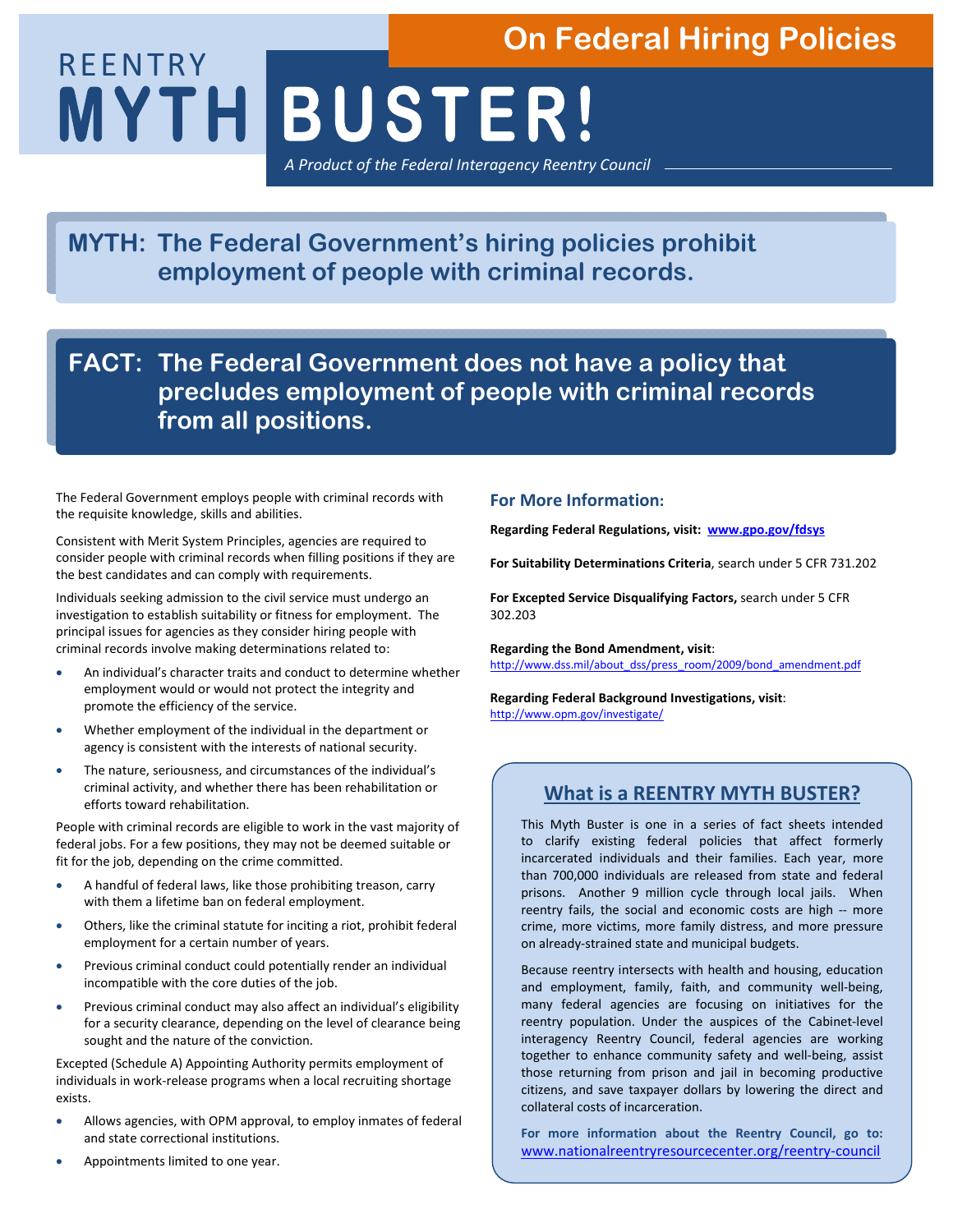# **On SNAP Benefits/ID**

**MYTH BUSTER!**  REENTRY *A Product of the Federal Interagency Reentry Council*

**MYTH: An individual cannot apply for Supplemental Nutrition Assistance Program (SNAP, formerly the Food Stamp Program) benefits without a valid State-issued identification card.** 

## **FACT: A person can get SNAP benefits even if he or she does not have a valid State ID.**

Supplemental Nutrition Assistance Program (SNAP) regulations require an applicant to verify his or her identity in order to receive program benefits. A valid State-issued ID is a common document used to prove an applicant's identity, but it is not the only acceptable form of proof. SNAP regulations require that local SNAP offices offer applicants flexibility about the type of documents they can provide to verify their information. A local office is required to accept any document that reasonably establishes the applicant's identity and cannot accept only one type of verification. Other examples of acceptable documents that verify an applicant's identity are:

- A birth certificate
- An ID card for health benefits or another assistance program
- A school or work ID card
- Wage stubs containing the applicant's name

If an applicant cannot obtain sufficient verification on his or her own, the local office is required to provide assistance. If sufficient proof of identity cannot be obtained, the local office can accept a statement from a collateral contact who can confirm the applicant's identity. A collateral contact is a person who is knowledgeable about the applicant's situation and can corroborate information given on the application. Possible collateral contacts include current or former

employers, landlords, probation officers or staff members from other social service agencies.

#### **For More Information:**

**Visit the SNAP website at www.fns.usda.gov/snap for information on application and eligibility requirements.** 

## **What is a REENTRY MYTH BUSTER?**

This Myth Buster is one in a series of fact sheets intended to clarify existing federal policies that affect formerly incarcerated individuals and their families. Each year, more than 700,000 individuals are released from state and federal prisons. Another 9 million cycle through local jails. When reentry fails, the social and economic costs are high -- more crime, more victims, more family distress, and more pressure on already-strained state and municipal budgets.

Because reentry intersects with health and housing, education and employment, family, faith, and community well-being, many federal agencies are focusing on initiatives for the reentry population. Under the auspices of the Cabinet-level interagency Reentry Council, federal agencies are working together to enhance community safety and wellbeing, assist those returning from prison and jail in becoming productive citizens, and save taxpayer dollars by lowering the direct and collateral costs of incarceration.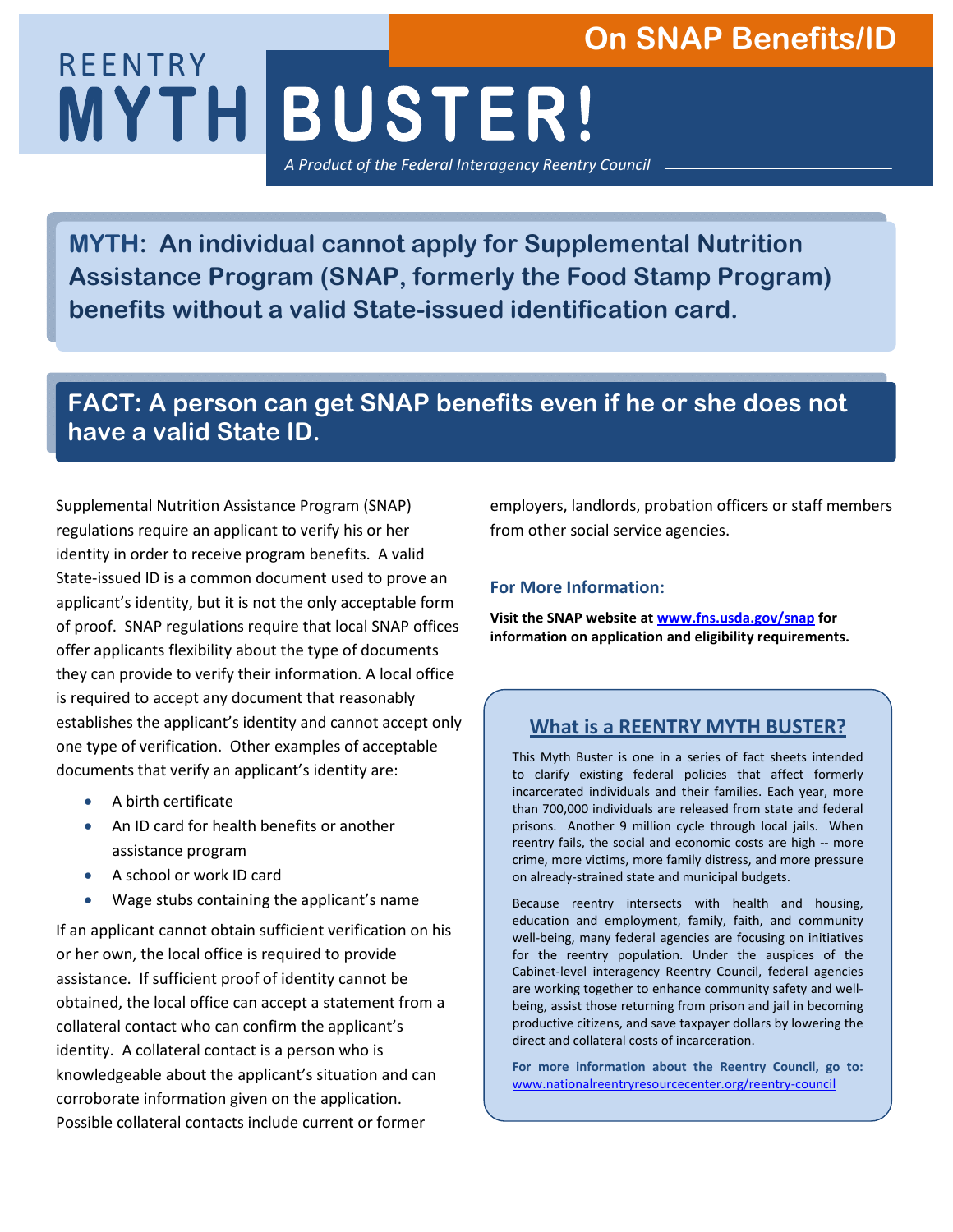# **MYTH BUSTER!**  REENTRY *A Product of the Federal Interagency Reentry Council* **On SNAP Benefits/Mailing Address**

**MYTH: An individual cannot apply for Supplemental Nutrition Assistance Program (SNAP, formerly the Food Stamp Program) benefits without a mailing address.**

## **FACT: A person can get SNAP benefits even if he or she does not have a mailing address.**

The Supplemental Nutrition Assistance Program (SNAP) application process requires applicants to provide an address where they can receive case related notices. Some common documents that clients receive by mail include:

- Electronic Benefit Card (EBT) that clients use to access their benefits at authorized stores
- Reapplication forms
- Eligibility interview appointment information

Individuals and families who do not have a mailing address can still receive SNAP benefits. Applicants without a fixed address should notify an eligibility worker at their local SNAP office about their situation to find out how they can receive program-related correspondence. Some common ways local offices ensure that clients without a mailing address receive notices include:

- Holding correspondence at the local office for pick up;
- Using the address of a local shelter (with the shelter's permission);
- Use the address of a trusted friend or family member (with resident's permission);
- Send correspondence to a local post office as general delivery mail.

Establishing a procedure for applicants without a fixed address to receive timely correspondence helps to ensure that they continue to receive all the SNAP benefits for which they are eligible.

#### **For More Information:**

**Visit the SNAP website at www.fns.usda.gov/snap for information on application and eligibility requirements.** 

## **What is a REENTRY MYTH BUSTER?**

This Myth Buster is one in a series of fact sheets intended to clarify existing federal policies that affect formerly incarcerated individuals and their families. Each year, more than 700,000 individuals are released from state and federal prisons. Another 9 million cycle through local jails. When reentry fails, the social and economic costs are high -- more crime, more victims, more family distress, and more pressure on already-strained state and municipal budgets.

Because reentry intersects with health and housing, education and employment, family, faith, and community well-being, many federal agencies are focusing on initiatives for the reentry population. Under the auspices of the Cabinet-level interagency Reentry Council, federal agencies are working together to enhance community safety and wellbeing, assist those returning from prison and jail in becoming productive citizens, and save taxpayer dollars by lowering the direct and collateral costs of incarceration.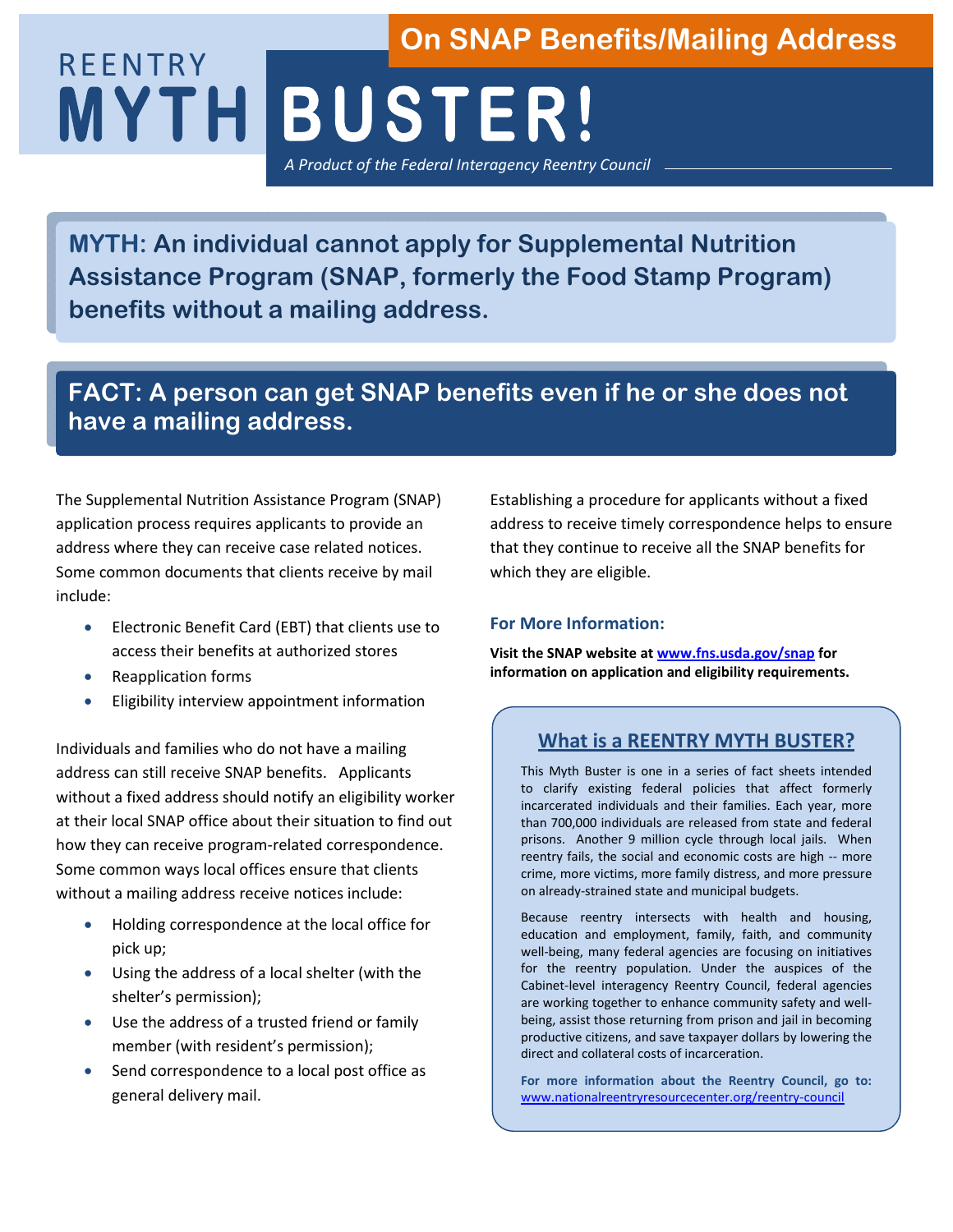## **On Veterans Benefits**

**MYTH BUSTER!** REENTRY *A Product of the Federal Interagency Reentry Council*

**MYTH: Veterans cannot request to have their VA benefits resumed until they are officially released from incarceration.** 

**FACT: Veterans may inform VA to have their benefits resumed within 30 days or less of their anticipated release date based on evidence from a parole board or other official prison source showing the Veteran's scheduled release date.** 

The Veterans Administration (VA) is proactive with ensuring Veterans are receiving their full entitlement of benefits once released from incarceration.

If the evidence is dated no more than 30 days before the anticipated release from incarceration, VA may resume disability benefits prospectively from the anticipated date of release based on evidence received from a parole board or other official prison source showing the Veteran's scheduled release date.

If the release does not occur on the scheduled date, VA will inform the Veteran that benefits will be discontinued or reduced effective from the date of increase without advance notice.

VA staff conduct outreach in correctional facilities across the nation to share this information with Veterans and prison staff in preparation for release.

#### **For More Information:**

| VA website         | eBenefits               |
|--------------------|-------------------------|
| www.va.gov         | www.ebenefits.va.gov    |
| <b>VA Benefits</b> | <b>Homeless Hotline</b> |
| 1-800-827-1000     | 1-877-4AID-VET          |

## **What is a REENTRY MYTH BUSTER?**

This Myth Buster is one in a series of fact sheets intended to clarify existing federal policies that affect formerly incarcerated individuals and their families. Each year, more than 700,000 individuals are released from state and federal prisons. Another 9 million cycle through local jails. When reentry fails, the social and economic costs are high -- more crime, more victims, more family distress, and more pressure on alreadystrained federal, state, and municipal budgets.

Because reentry intersects with health and housing, education and employment, family, faith, and community well-being, many federal agencies are focusing on initiatives for the reentry population. Under the auspices of the Cabinet-level interagency Reentry Council, federal agencies are working together to enhance community safety and well-being, assist those returning from prison and jail in becoming productive citizens, and save taxpayer dollars by lowering the direct and collateral costs of incarceration.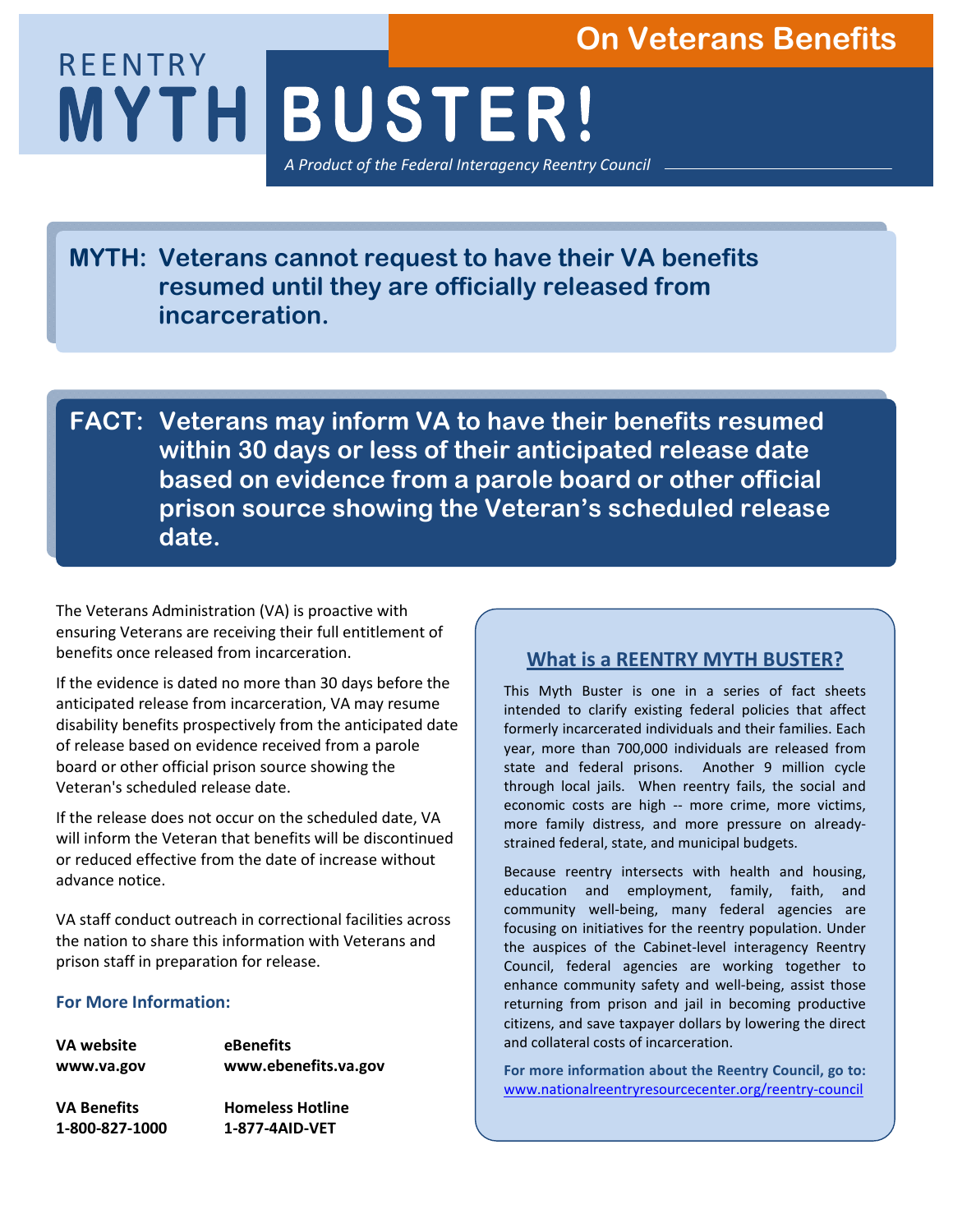# **On Public Housing**

# **MYTH BUSTER! REENTRY**  *A Product of the Federal Interagency Reentry Council*

**MYTH: Individuals who have been convicted of a crime are "banned" from public housing.** 

**FACT: Public Housing Authorities have great discretion in determining their admissions and occupancy policies for exoffenders. While PHAs can choose to ban ex-offenders from participating in public housing and Section 8 programs, it is not HUD policy to do so. In fact, in many circumstances, formerly incarcerated people should not be denied access.** 

On January 5, 2011, during an Interagency Reentry Council Meeting, HUD Secretary Shaun Donovan reminded council members that "this is an Administration that believes in the importance of second chances." He further stated, "And at HUD, part of that support means helping ex-offenders gain access to one of the most fundamental building blocks of a stable life – a place to live."

#### **Fact: There are only two convictions for which a PHA MUST prohibit admission – those are:**

- If any member of the household is subject to a lifetime registration requirement under a State sex offender registration program; and,
- If any household member has ever been convicted of drug-related criminal activity for manufacture or production of methamphetamine on the premises of federally assisted housing.

Additionally, PHAs must prohibit admission of an applicant for three years from the date of eviction if a household member has been evicted from federally assisted housing for drug- related criminal activity. PHAs must also establish standards which prohibit admission if the PHA determines that any household member is currently engaged in illegal use of a drug or the PHA determines that it has reasonable cause to believe that a household member's illegal drug use or a pattern of illegal drug use may threaten the health, safety, or right to peaceful enjoyment of the premises by other residents. In these cases, however, PHAs retain their discretion to consider the circumstances and may admit households if the PHA determines that the evicted household member who engaged in drug-related criminal activity has successfully completed a supervised drug rehabilitation program, such as those supervised by drug courts, or that the circumstances leading to eviction no longer exist (24 CFR 5.854).

PHAs must also formally allow all applicants to appeal a denial for housing giving the applicant an opportunity to present evidence of positive change since the time of incarceration.

Working within the parameters and flexibilities of the above regulations, many PHAs have established admissions and occupancy policies that have promoted reuniting families in supportive communities and using stable housing as a platform for improving the quality of life.

#### **For More Information:**

See 24 CFR 960.204 for Public Housing, and 24 CFR 982.553 for the Housing Choice Voucher program

## **What is a REENTRY MYTH BUSTER?**

This Myth Buster is one in a series of fact sheets intended to clarify existing federal policies that affect formerly incarcerated individuals and their families. Each year, more than 700,000 individuals are released from state and federal prisons. Another 9 million cycle through local jails. When reentry fails, the social and economic costs are high -- more crime, more victims, more family distress, and more pressure on already-strained state and municipal budgets.

Because reentry intersects with health and housing, education and employment, family, faith, and community well-being, many federal agencies are focusing on initiatives for the reentry population. Under the auspices of the Cabinet-level interagency Reentry Council, federal agencies are working together to enhance community safety and wellbeing, assist those returning from prison and jail in becoming productive citizens, and save taxpayer dollars by lowering the direct and collateral costs of incarceration.